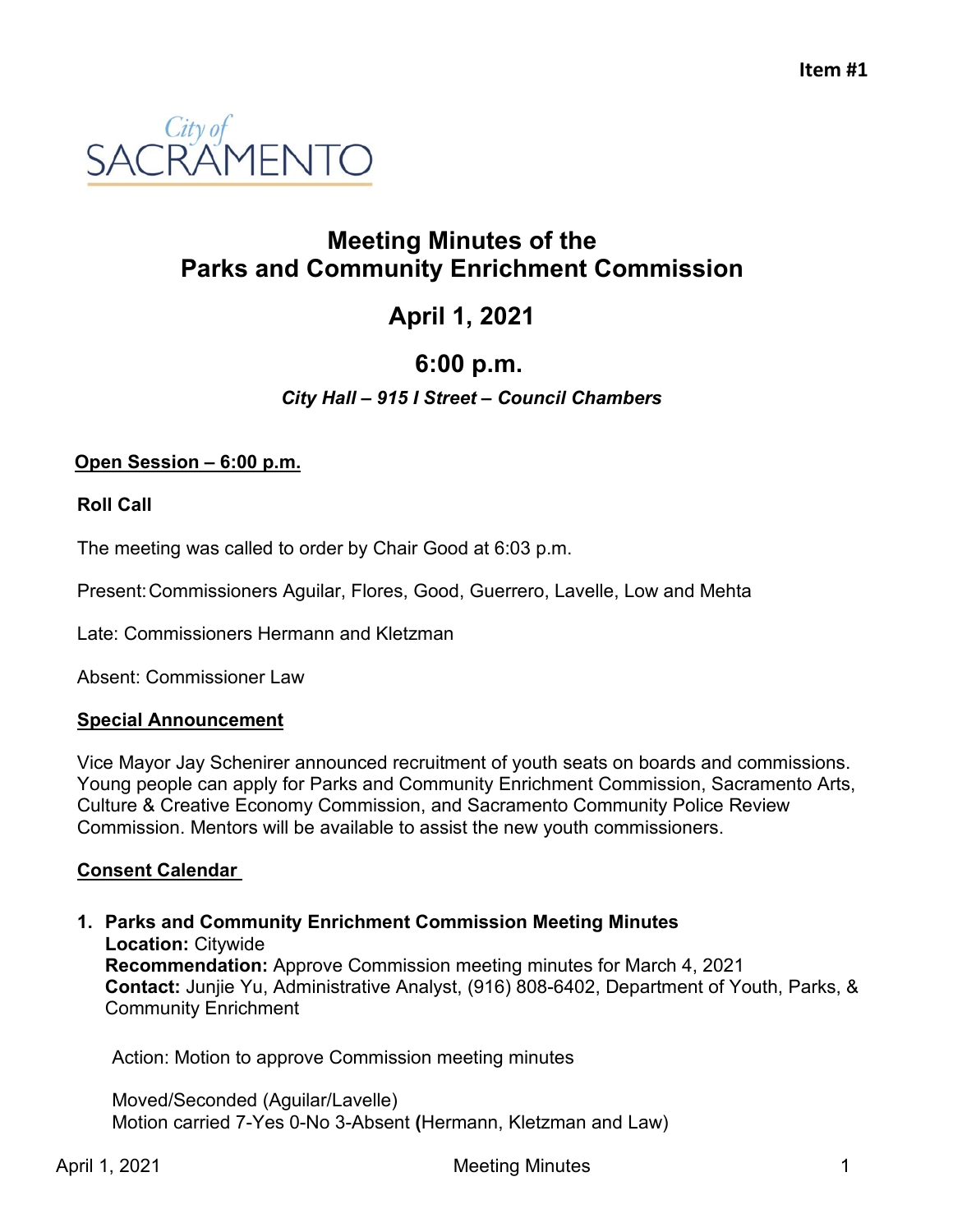# **Discussion Calendar**

# **2. 311 Response Time for Park Maintenance**

#### **Location:** Citywide

**Recommendation:** Informational

**Contact:** Tony Ulep, Park Maintenance Manager, (916) 808-4070, Department of Youth Parks, & Community Enrichment

Tony Ulep, Park Maintenance Manager, presented the 311 non-emergency phone number available to residents as a single point of contact to reach out to City of Sacramento departments.

Tony Ulep explained the 311 service request system workflow. Once Parks department receives the work order, Park Supervisor or Park Superintendent will review the issue for dispatch. Any misdirected work order from the 311 agent will be forwarded to City Facilities department.

Tony Ulep provided examples of work order requests. Staff typically identify the issue within 48 hours to fix onsite, order appropriate materials and notify residents of the status if requested. The timeline for the work order to be completed can varyfrom 1 to 3 months because materials or parts are not available or a contractor is required.

Vice Chair Lavelle commented that it can be challenging when 311 agents ask for the address. Sometime residents have no clue where they are at in the park.

Commissioner Mehta commented that providing the exact address can be challenging to provide as residents are walking through the neighborhood. She suggested providing the closest intersection to 311 agent as an option.

Commissioner Guerrero asked, when a work order is forwarded to another department will a new work order number get generated and the resident get notified? Tony Ulep replied, he has to close out the Parks work order and then open another one for the assigned department. He is not sure if resident get notified.

Commissioner Flores asked how many calls were successfully completed in previous year? Tony Ulep provided performance metrics for recent months. The quarterly chart is created for the department work order.

# **3. Master Plan and Naming of Park in Parkebridge Development**

#### **Location:** District 3

**Recommendation:** Pass a motion to support the City Council's adoption of 1) Park Master Plan for the neighborhood park in South Natomas Parkebridge Development, and 2) naming the neighborhood park as either Parkebridge Park or Fong Ranch Park **Contact**: Dennis Day, Landscape Architect, (916) 808-7633, Department of Youth Parks, & Community Enrichment

Dennis Day, Landscape Architect, introduced the location of Parkebridge Park. Survey was conducted to solicit neighborhood input for their preferred park amenities. The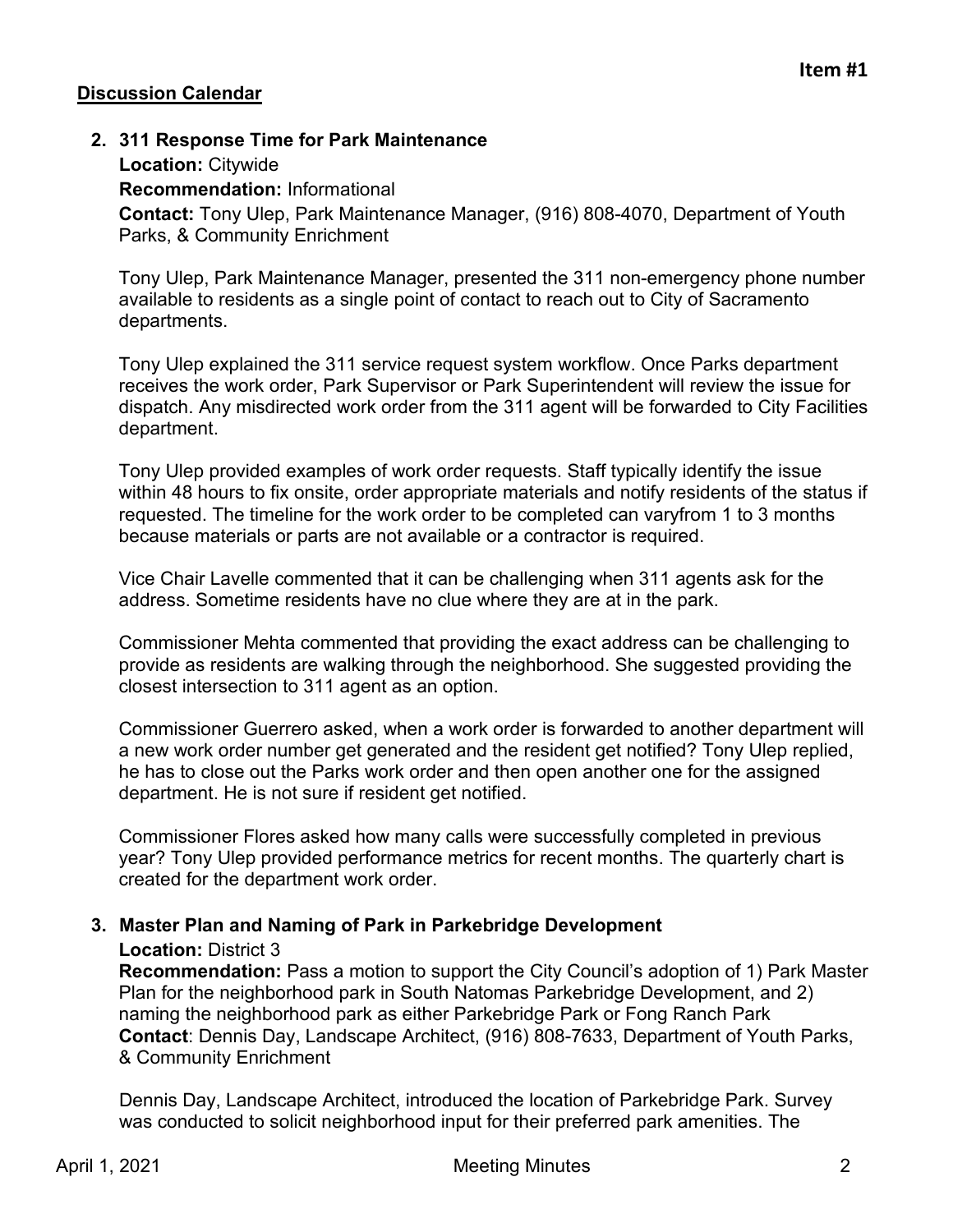proposed Parkebridge name came from a master-planned neighborhood. Dennis Day also provided history of the Fong family and the Fong Ranch, which where this park is located.

Dennis Day provided information about amenities that will be available at this park. These features include basketball court, soccer field, table tennis, shaded structure for picnic area, and children's playground.

Vice Chair Lavelle appreciates the full court basketball. He recommended the park should be named Fong Ranch after the Fong family.

Commissioner Guerrero asked, will the amenities be constructured all together or in pieces? Dennis Day replied, there will be different phases for this park construction. The community will be notified of the construction project.

Commissioner Hermann commented, he is not in favor of parks named after people. He suggested the children's playground or something smaller scale to recognize people.

Action: Motion to support the City Council's adoption of Park Master Plan for the neighborhood park in South Natomas Parkebridge Development

Moved/Seconded (Lavelle/Hermann) Motion carried 9-Yes 0-No 1-Absent (Law)

Action: Motion to name the neighborhood park as Fong Ranch Park

Moved/Seconded (Guerrero/Lavelle) Motion carried 9-Yes 0-No 1-Absent (Law)

#### **4. Update on Deferred Park Maintenance**

**Location:** Citywide **Recommendation:** Informational **Contact**: Raymond Costantino, Park Planning Manager, (916) 808-1941, Department of Youth, Parks, & Community Enrichment

Raymond Costantino, Park Planning Manager, explained deferred maintenance projects are required for safety issues, code violations, repairs, enhancements and to bring facilities to industry standards. The department uses three tools to document these projects. The database systems are called The Parks Deferred Maintenance Assessment, The Citywide Pool Assessment, and The Facilities Assessment.

Tony Ulep, Park Maintenance Manager, provided that \$12 M were used for park maintenance during the last few years. His team focused on concrete repairs, sidewalks, irrigation renovations, and ballfields.

Jackie Beecham, Recreation Manager, explained pool and facility assessment were conducted in 2017. Her team targeted pool resurfacing for safety issue and to bring up facilities standards. Furthermore, Jackie Beecham mentioned several facilities projects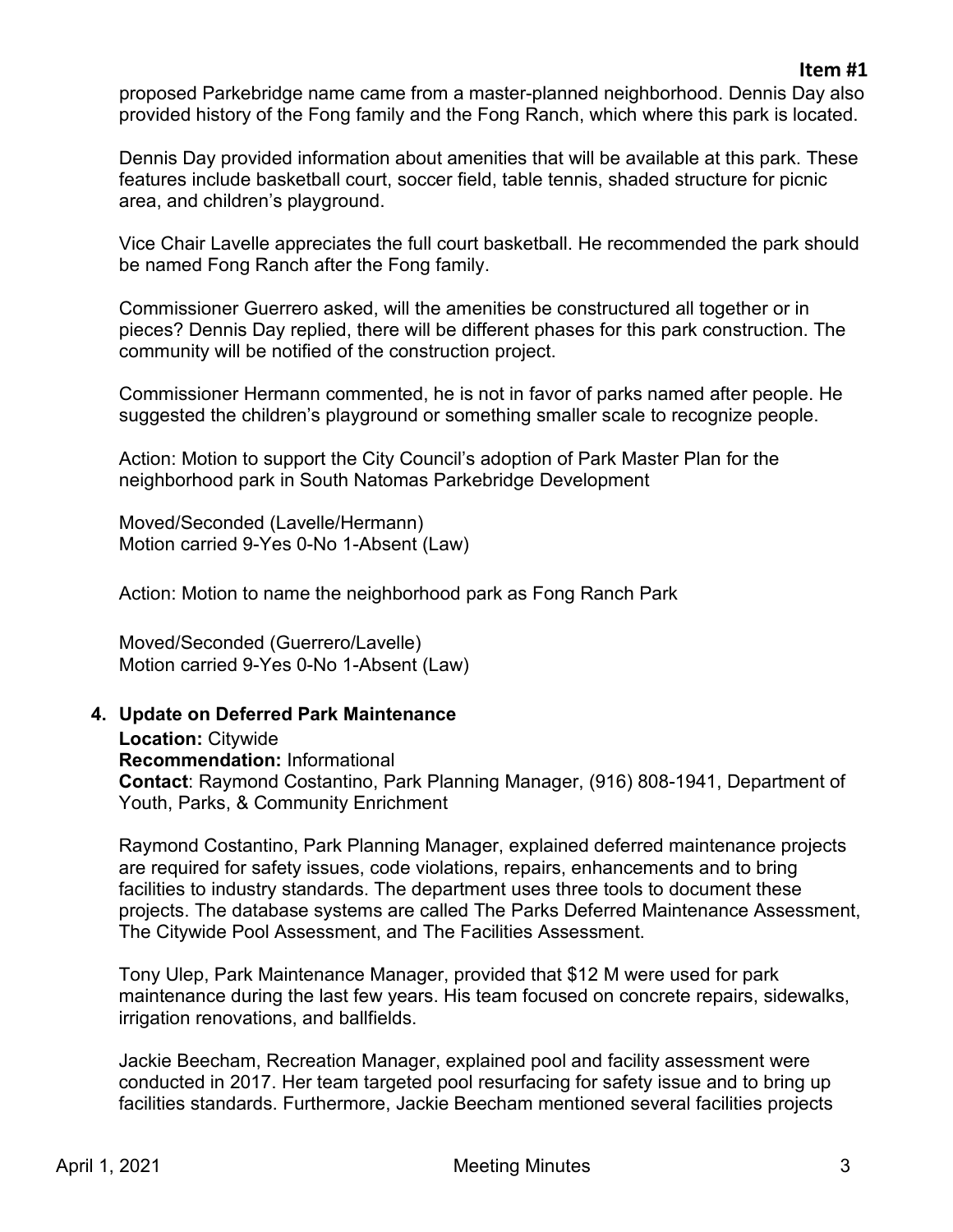that are completed or in progress. Examples of facility improvement include room floor replacement, Wi-Fi access points, carpet and blind replacement, and lobby lighting.

Raymond Costantino, Park Planning Manager, shared photos of recent completed deferred maintenance projects throughout the City.

Commissioner Guerrero asked, will charging stations be available at our parks? Raymond Costantino replied, charging stations are managed by the Public Works department. However, Community Centers received some charging stations. He will do some research and report back.

Commissioner Flores asked, did the pandemic offer more opportunity on deferred maintenance? Did the public health order provide more opportunity for work crews to enter these facilities? Raymond Costantino replied, yes in some cases. He gave an example of public counter and skate park improvement.

Jackie Beecham, Recreation Manager, provided that Glenn Hall Pool resurfacing was able to be completed due to the pandemic. Also construction at Bertha Hart Senior Center finished without interference.

Vice Chair Lavelle would like to see equity on deferred maintenance for how it is being spread across districts.

Commissioner Hermann asked, how deferred maintenance is in correlation with the upcoming 2021 – 2022 budget? Mario Lara, Director, replied there is no dedicated budget line item for each deferred maintenance. Funding is discovered in salary savings and other sources to tackle deferred maintenance.

Commissioner Guerrero asked, how does sidewalk project work? Is it under Parks Department or other City departments? Tony Ulep replied, the Parks Department handles sidewalk repair. The department will assess the issue before consulting with other departments or contractors.

# **5. Youth, Parks, & Community Enrichment Director Report (Oral): Update on COVID-19 Related Impacts**

**Location:** Citywide

**Recommendation:** Informational

**Contact**: Mario Lara, Director, (916) 808-1041, Department of Youth, Parks, & Community **Enrichment** 

Mario Lara, Director, explained that the county guidance moving from purple to red tier allows for youth and inter-league sports. Community Centers remain closed, however inperson childcare continues. Frequent pop-up vaccination is happening at Pannell Community Center. Department staff are eligible to get vaccinated, this is not mandatory but highly encouraged. Essential staff are working onsite, park maintenance continues, and admin teams are still working remotely.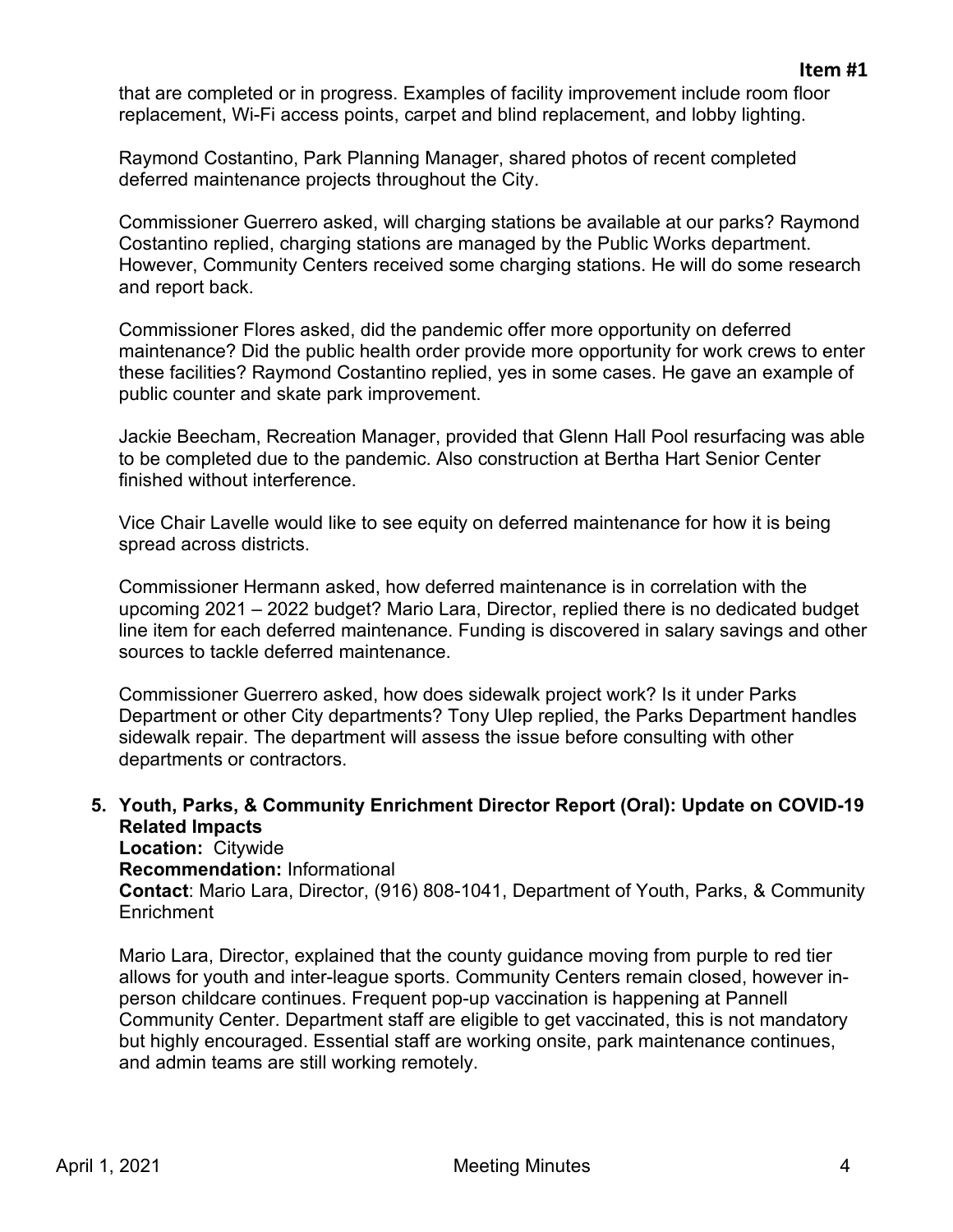# **6. Youth, Parks, & Community Enrichment Director Report (Oral): Review Highlights for March**

**Location:** Citywide **Recommendation:** Informational **Contact**: Mario Lara, Director, (916) 808-1041, Department of Youth, Parks, & Community **Enrichment** 

New Support Services Manager, Raymond Rodriguez, introduced himself to the commission.

Mario Lara, Director, explained that the  $4<sup>th</sup>$  R program will no longer be providing afterschool childcare services to the Sacramento City Unified School District (SCUSD) beginning in fall. The school district decided to utilize the Sacramento Chinese Community Service Center (SCCSC). Notification was sent out to parents of this transition.

Commissioner Hermann asked, why was one agency picked over the other even though a small amount of services was provided previously? Mario Lara, explained this is a timing issue with school being closed over the year. SCCSC has the capability to provide service back up in April. Chris Conlin, Assistant City Manager, provided that SCCSC was able to provide enhanced learning over last several months. SCUSD wanted programming immediately back in April. SCCSC agreed to do the revamp up in April, but also negotiated with SCUSD for a year-round contract.

Vice Chair Lavelle asked, will the 4<sup>th</sup> R program no longer provide services to SCUSD until Fall 2022? Chris Conlin replied, yes that is correct. The final decision is up to SCUSD.

Mario Lara, Director, shared that the Triple R program received the CPRS state award of excellence. Due to covid, no banquet was held this year. Video clip of staff receiving the award was shared during the commission.

Jackie Beecham, Recreation Manager, provided that her team is working on a reopening plan for Older Adult Services. Pop-up vaccination is occurring on Fridays at Pannell Community Center, no appointment necessary. Aquatics and Camp Sacramento continue with hiring for the summer season.

Raymond Costantino, Park Planning Manager, provided that community outreach is happening for the Park Master Plan. His team is looking to get input from 30 communities. In addition, an activity called Photo Voice is being outreached to youth for input on park amenities and areas of improvement.

Tony Ulep, Park Maintenance Manager, provided he is expecting more special event requests once the covid health condition get better in June. His team is gearing up for a busy Easter weekend.

Kris Wimberly, Recreation Superintendent, provided that over 200 people attended the virtual Youth Employment fFir. There were over 400 applications received for the Landscape and Learning (L&L) program. There will be a four day interview process to meet these youth applicants. Commissioners are encouraged to participate as

**Item #1**